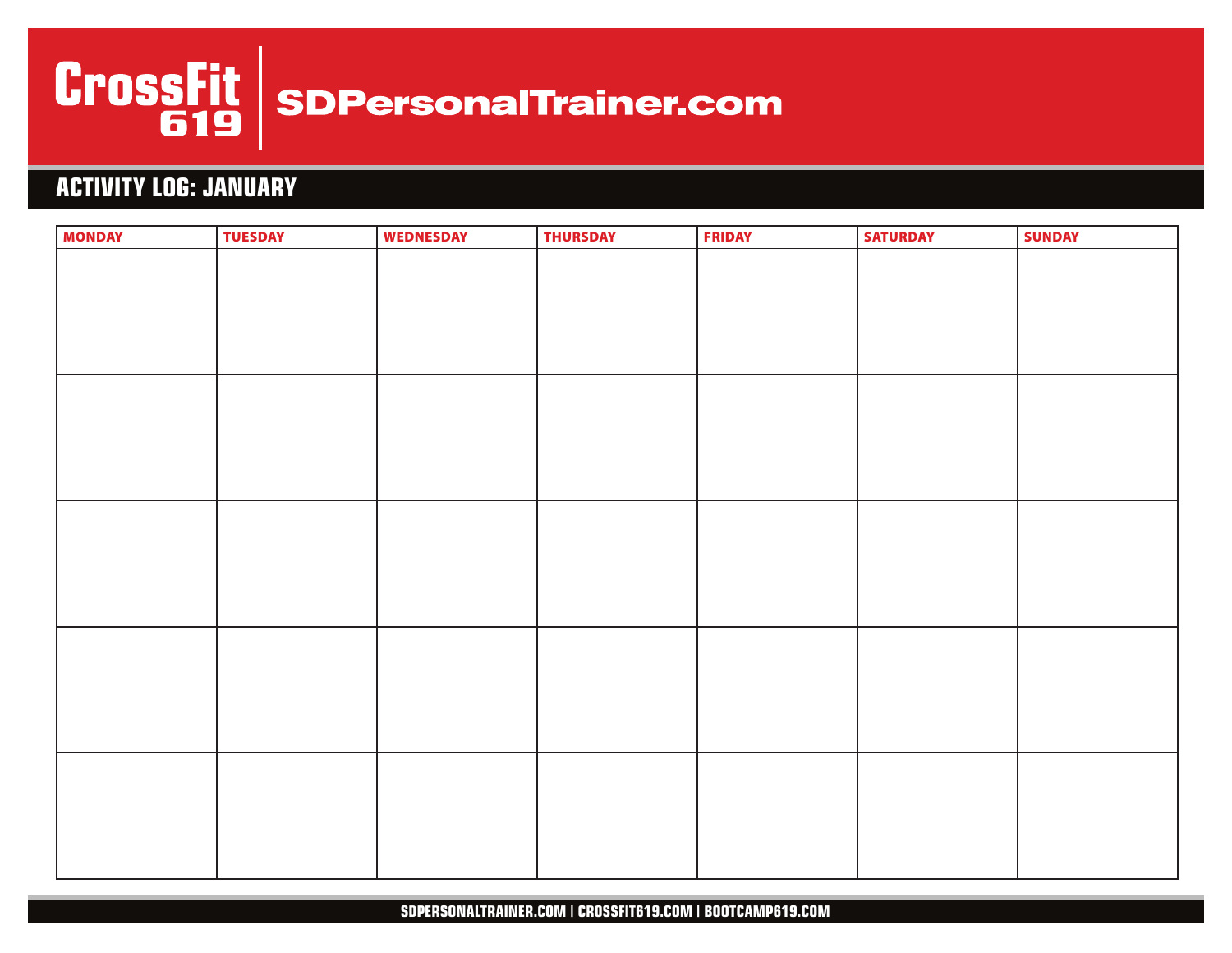

# **ACTIVITY LOG: FEBRUARY**

| <b>MONDAY</b> | <b>TUESDAY</b> | <b>WEDNESDAY</b> | <b>THURSDAY</b> | <b>FRIDAY</b> | <b>SATURDAY</b> | <b>SUNDAY</b> |
|---------------|----------------|------------------|-----------------|---------------|-----------------|---------------|
|               |                |                  |                 |               |                 |               |
|               |                |                  |                 |               |                 |               |
|               |                |                  |                 |               |                 |               |
|               |                |                  |                 |               |                 |               |
|               |                |                  |                 |               |                 |               |
|               |                |                  |                 |               |                 |               |
|               |                |                  |                 |               |                 |               |
|               |                |                  |                 |               |                 |               |
|               |                |                  |                 |               |                 |               |
|               |                |                  |                 |               |                 |               |
|               |                |                  |                 |               |                 |               |
|               |                |                  |                 |               |                 |               |
|               |                |                  |                 |               |                 |               |
|               |                |                  |                 |               |                 |               |
|               |                |                  |                 |               |                 |               |
|               |                |                  |                 |               |                 |               |
|               |                |                  |                 |               |                 |               |
|               |                |                  |                 |               |                 |               |
|               |                |                  |                 |               |                 |               |
|               |                |                  |                 |               |                 |               |
|               |                |                  |                 |               |                 |               |
|               |                |                  |                 |               |                 |               |
|               |                |                  |                 |               |                 |               |
|               |                |                  |                 |               |                 |               |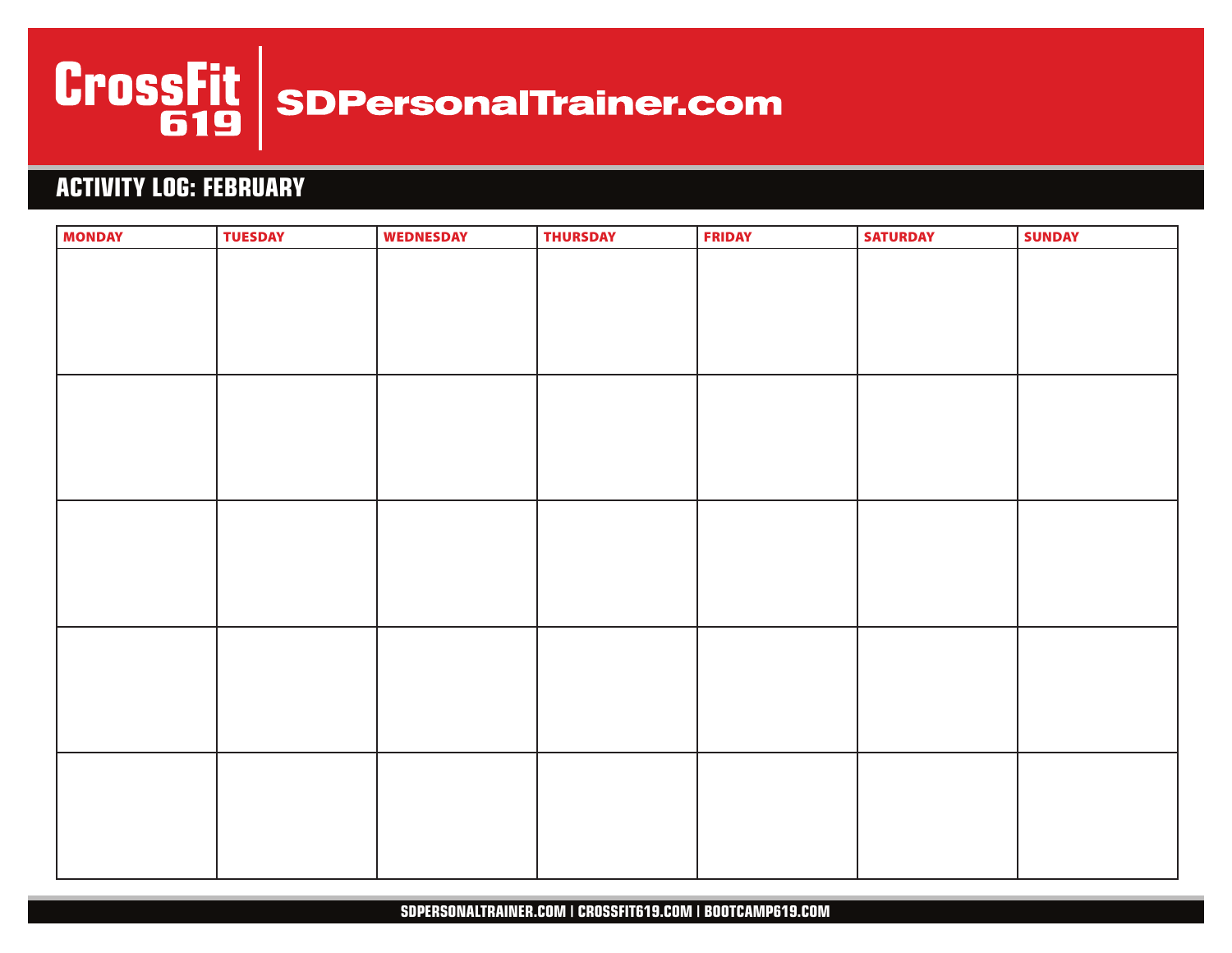

# **ACTIVITY LOG: MARCH**

| <b>MONDAY</b> | <b>TUESDAY</b> | <b>WEDNESDAY</b> | <b>THURSDAY</b> | <b>FRIDAY</b> | <b>SATURDAY</b> | <b>SUNDAY</b> |
|---------------|----------------|------------------|-----------------|---------------|-----------------|---------------|
|               |                |                  |                 |               |                 |               |
|               |                |                  |                 |               |                 |               |
|               |                |                  |                 |               |                 |               |
|               |                |                  |                 |               |                 |               |
|               |                |                  |                 |               |                 |               |
|               |                |                  |                 |               |                 |               |
|               |                |                  |                 |               |                 |               |
|               |                |                  |                 |               |                 |               |
|               |                |                  |                 |               |                 |               |
|               |                |                  |                 |               |                 |               |
|               |                |                  |                 |               |                 |               |
|               |                |                  |                 |               |                 |               |
|               |                |                  |                 |               |                 |               |
|               |                |                  |                 |               |                 |               |
|               |                |                  |                 |               |                 |               |
|               |                |                  |                 |               |                 |               |
|               |                |                  |                 |               |                 |               |
|               |                |                  |                 |               |                 |               |
|               |                |                  |                 |               |                 |               |
|               |                |                  |                 |               |                 |               |
|               |                |                  |                 |               |                 |               |
|               |                |                  |                 |               |                 |               |
|               |                |                  |                 |               |                 |               |
|               |                |                  |                 |               |                 |               |
|               |                |                  |                 |               |                 |               |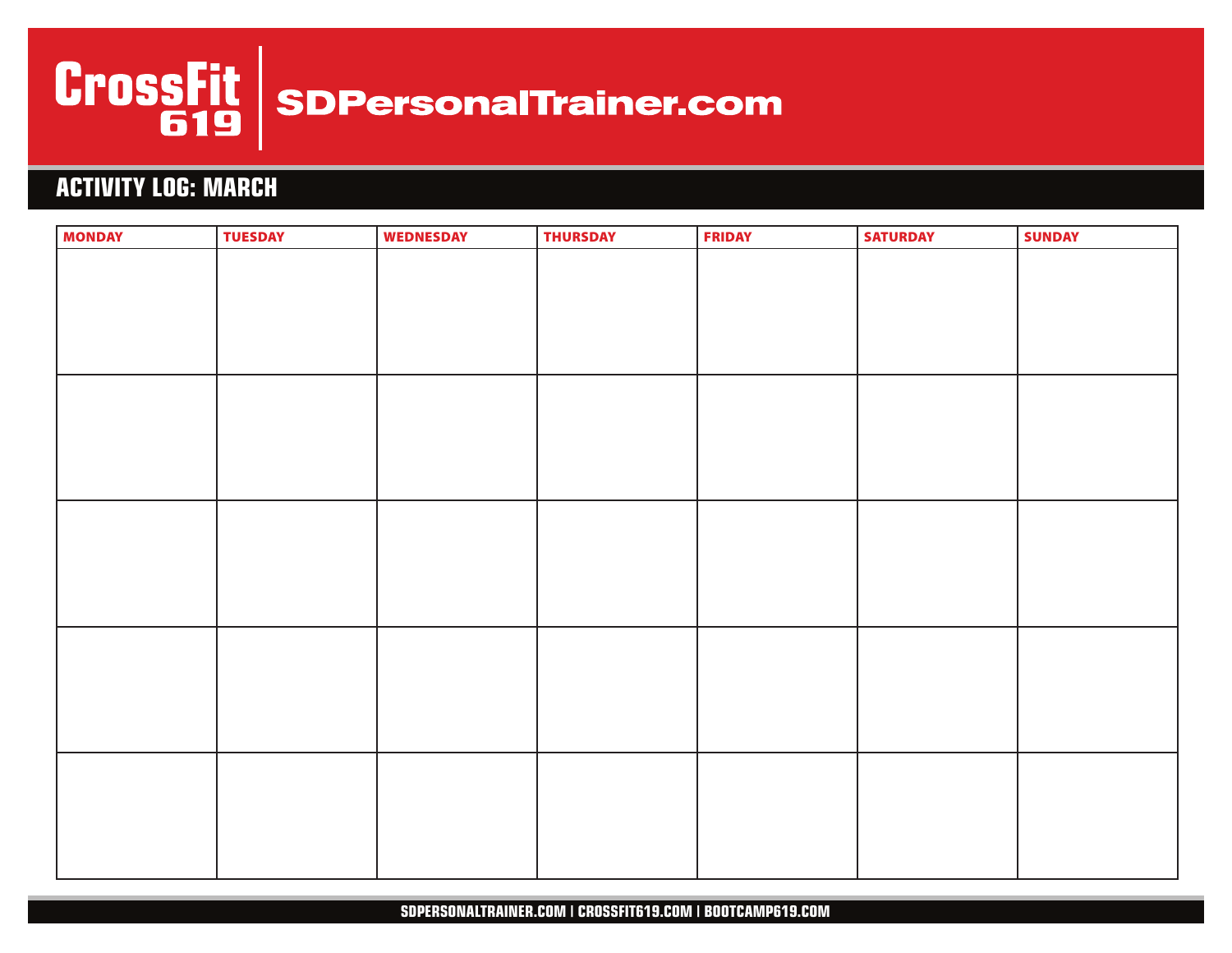

# **ACTIVITY LOG: APRIL**

| <b>MONDAY</b> | <b>TUESDAY</b> | <b>WEDNESDAY</b> | <b>THURSDAY</b> | <b>FRIDAY</b> | <b>SATURDAY</b> | <b>SUNDAY</b> |
|---------------|----------------|------------------|-----------------|---------------|-----------------|---------------|
|               |                |                  |                 |               |                 |               |
|               |                |                  |                 |               |                 |               |
|               |                |                  |                 |               |                 |               |
|               |                |                  |                 |               |                 |               |
|               |                |                  |                 |               |                 |               |
|               |                |                  |                 |               |                 |               |
|               |                |                  |                 |               |                 |               |
|               |                |                  |                 |               |                 |               |
|               |                |                  |                 |               |                 |               |
|               |                |                  |                 |               |                 |               |
|               |                |                  |                 |               |                 |               |
|               |                |                  |                 |               |                 |               |
|               |                |                  |                 |               |                 |               |
|               |                |                  |                 |               |                 |               |
|               |                |                  |                 |               |                 |               |
|               |                |                  |                 |               |                 |               |
|               |                |                  |                 |               |                 |               |
|               |                |                  |                 |               |                 |               |
|               |                |                  |                 |               |                 |               |
|               |                |                  |                 |               |                 |               |
|               |                |                  |                 |               |                 |               |
|               |                |                  |                 |               |                 |               |
|               |                |                  |                 |               |                 |               |
|               |                |                  |                 |               |                 |               |
|               |                |                  |                 |               |                 |               |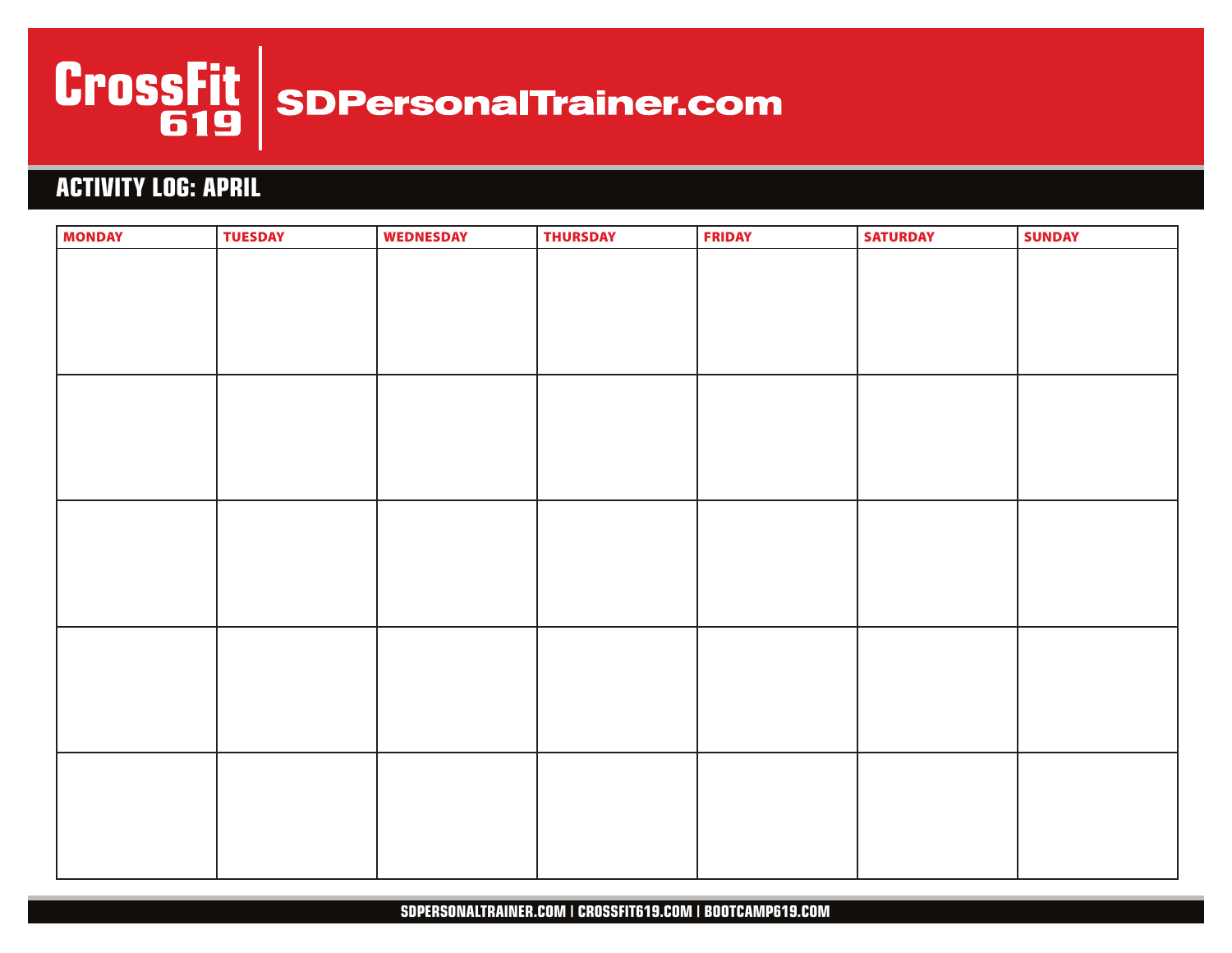

# **ACTIVITY LOG: MAY**

| <b>MONDAY</b> | <b>TUESDAY</b> | <b>WEDNESDAY</b> | <b>THURSDAY</b> | <b>FRIDAY</b> | <b>SATURDAY</b> | <b>SUNDAY</b> |
|---------------|----------------|------------------|-----------------|---------------|-----------------|---------------|
|               |                |                  |                 |               |                 |               |
|               |                |                  |                 |               |                 |               |
|               |                |                  |                 |               |                 |               |
|               |                |                  |                 |               |                 |               |
|               |                |                  |                 |               |                 |               |
|               |                |                  |                 |               |                 |               |
|               |                |                  |                 |               |                 |               |
|               |                |                  |                 |               |                 |               |
|               |                |                  |                 |               |                 |               |
|               |                |                  |                 |               |                 |               |
|               |                |                  |                 |               |                 |               |
|               |                |                  |                 |               |                 |               |
|               |                |                  |                 |               |                 |               |
|               |                |                  |                 |               |                 |               |
|               |                |                  |                 |               |                 |               |
|               |                |                  |                 |               |                 |               |
|               |                |                  |                 |               |                 |               |
|               |                |                  |                 |               |                 |               |
|               |                |                  |                 |               |                 |               |
|               |                |                  |                 |               |                 |               |
|               |                |                  |                 |               |                 |               |
|               |                |                  |                 |               |                 |               |
|               |                |                  |                 |               |                 |               |
|               |                |                  |                 |               |                 |               |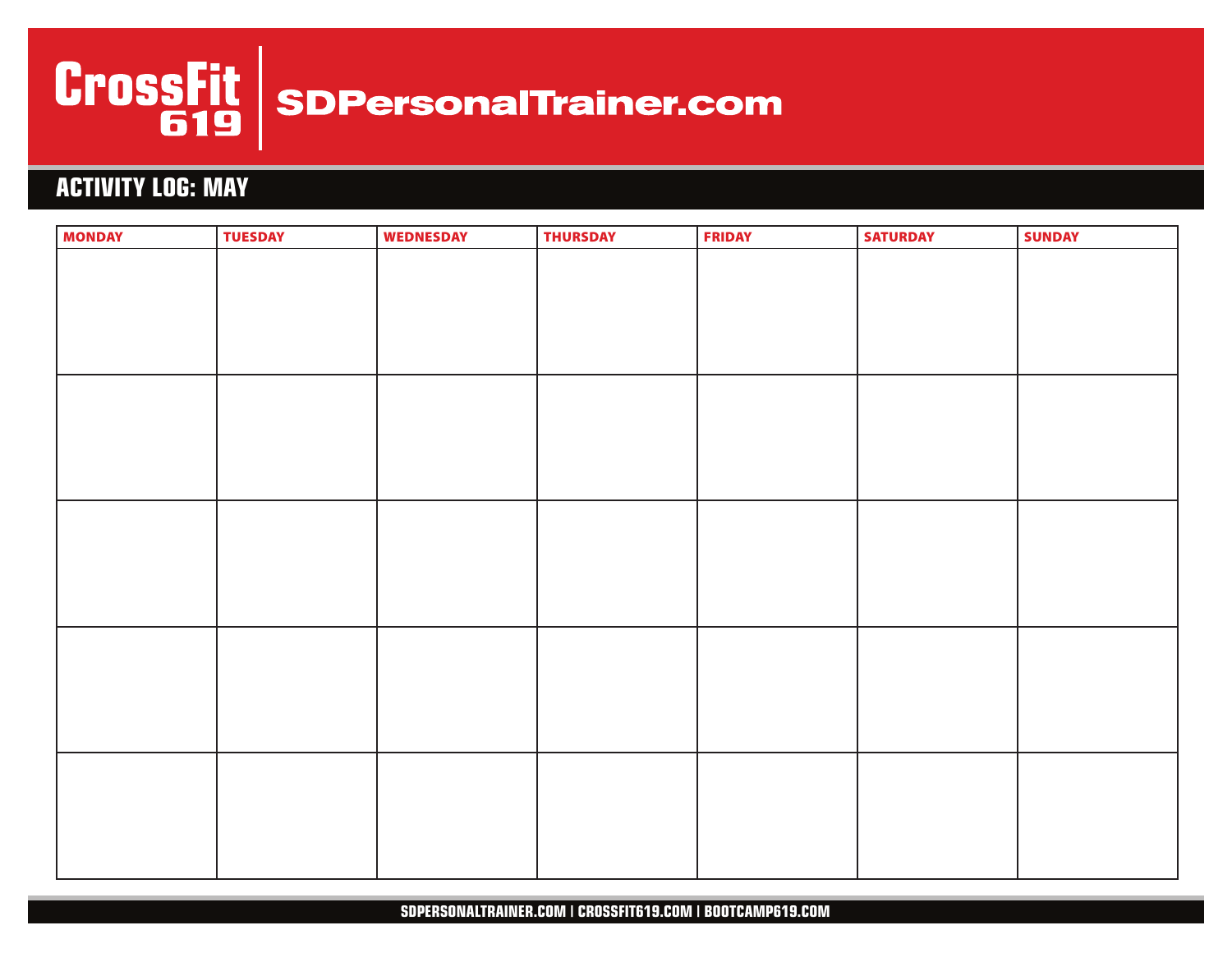

# **ACTIVITY LOG: JUNE**

| <b>MONDAY</b> | <b>TUESDAY</b> | <b>WEDNESDAY</b> | <b>THURSDAY</b> | <b>FRIDAY</b> | <b>SATURDAY</b> | <b>SUNDAY</b> |
|---------------|----------------|------------------|-----------------|---------------|-----------------|---------------|
|               |                |                  |                 |               |                 |               |
|               |                |                  |                 |               |                 |               |
|               |                |                  |                 |               |                 |               |
|               |                |                  |                 |               |                 |               |
|               |                |                  |                 |               |                 |               |
|               |                |                  |                 |               |                 |               |
|               |                |                  |                 |               |                 |               |
|               |                |                  |                 |               |                 |               |
|               |                |                  |                 |               |                 |               |
|               |                |                  |                 |               |                 |               |
|               |                |                  |                 |               |                 |               |
|               |                |                  |                 |               |                 |               |
|               |                |                  |                 |               |                 |               |
|               |                |                  |                 |               |                 |               |
|               |                |                  |                 |               |                 |               |
|               |                |                  |                 |               |                 |               |
|               |                |                  |                 |               |                 |               |
|               |                |                  |                 |               |                 |               |
|               |                |                  |                 |               |                 |               |
|               |                |                  |                 |               |                 |               |
|               |                |                  |                 |               |                 |               |
|               |                |                  |                 |               |                 |               |
|               |                |                  |                 |               |                 |               |
|               |                |                  |                 |               |                 |               |
|               |                |                  |                 |               |                 |               |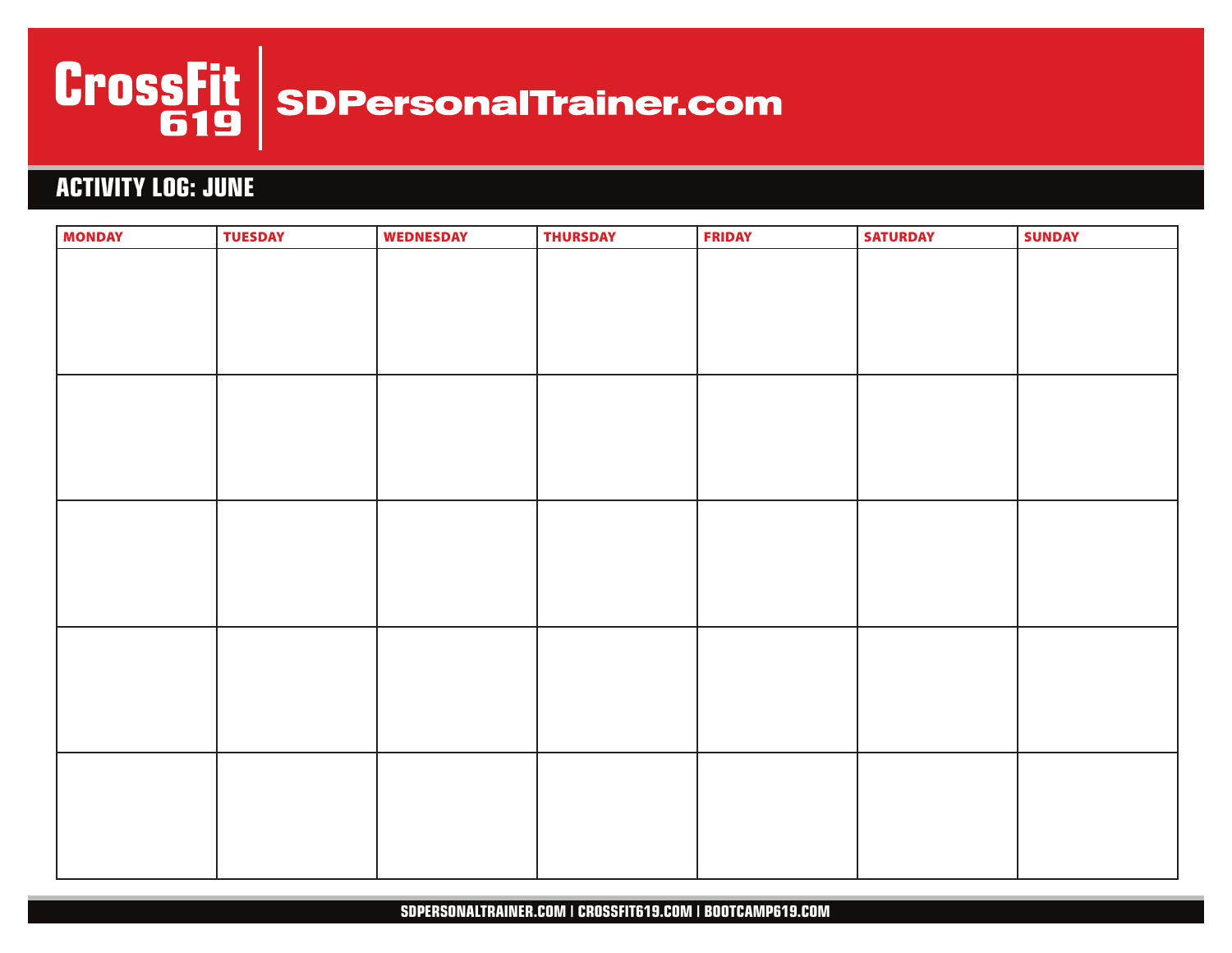

# **ACTIVITY LOG: JULY**

| <b>MONDAY</b> | <b>TUESDAY</b> | <b>WEDNESDAY</b> | <b>THURSDAY</b> | <b>FRIDAY</b> | <b>SATURDAY</b> | <b>SUNDAY</b> |
|---------------|----------------|------------------|-----------------|---------------|-----------------|---------------|
|               |                |                  |                 |               |                 |               |
|               |                |                  |                 |               |                 |               |
|               |                |                  |                 |               |                 |               |
|               |                |                  |                 |               |                 |               |
|               |                |                  |                 |               |                 |               |
|               |                |                  |                 |               |                 |               |
|               |                |                  |                 |               |                 |               |
|               |                |                  |                 |               |                 |               |
|               |                |                  |                 |               |                 |               |
|               |                |                  |                 |               |                 |               |
|               |                |                  |                 |               |                 |               |
|               |                |                  |                 |               |                 |               |
|               |                |                  |                 |               |                 |               |
|               |                |                  |                 |               |                 |               |
|               |                |                  |                 |               |                 |               |
|               |                |                  |                 |               |                 |               |
|               |                |                  |                 |               |                 |               |
|               |                |                  |                 |               |                 |               |
|               |                |                  |                 |               |                 |               |
|               |                |                  |                 |               |                 |               |
|               |                |                  |                 |               |                 |               |
|               |                |                  |                 |               |                 |               |
|               |                |                  |                 |               |                 |               |
|               |                |                  |                 |               |                 |               |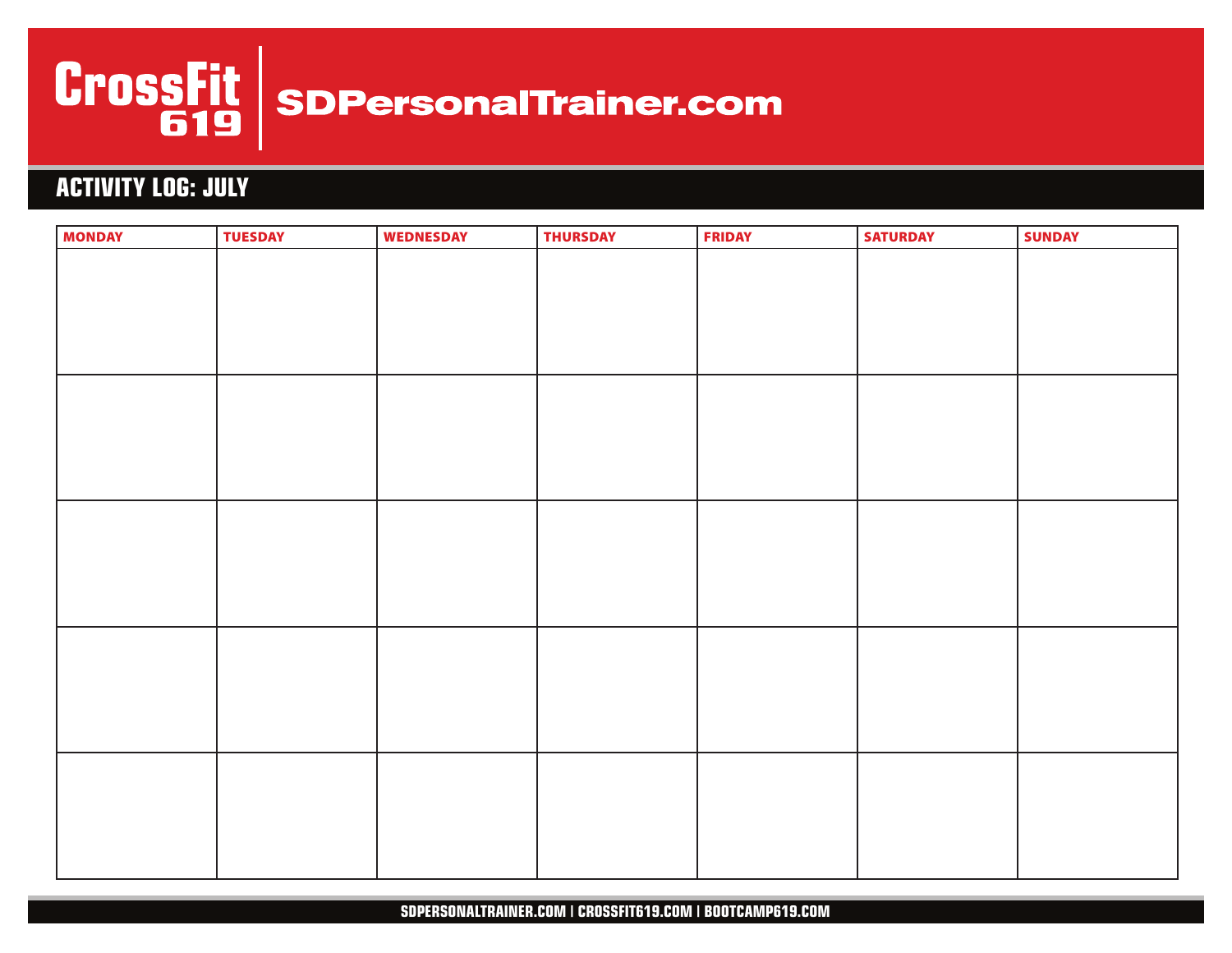

# **ACTIVITY LOG: AUGUST**

| <b>MONDAY</b> | <b>TUESDAY</b> | <b>WEDNESDAY</b> | <b>THURSDAY</b> | <b>FRIDAY</b> | <b>SATURDAY</b> | <b>SUNDAY</b> |
|---------------|----------------|------------------|-----------------|---------------|-----------------|---------------|
|               |                |                  |                 |               |                 |               |
|               |                |                  |                 |               |                 |               |
|               |                |                  |                 |               |                 |               |
|               |                |                  |                 |               |                 |               |
|               |                |                  |                 |               |                 |               |
|               |                |                  |                 |               |                 |               |
|               |                |                  |                 |               |                 |               |
|               |                |                  |                 |               |                 |               |
|               |                |                  |                 |               |                 |               |
|               |                |                  |                 |               |                 |               |
|               |                |                  |                 |               |                 |               |
|               |                |                  |                 |               |                 |               |
|               |                |                  |                 |               |                 |               |
|               |                |                  |                 |               |                 |               |
|               |                |                  |                 |               |                 |               |
|               |                |                  |                 |               |                 |               |
|               |                |                  |                 |               |                 |               |
|               |                |                  |                 |               |                 |               |
|               |                |                  |                 |               |                 |               |
|               |                |                  |                 |               |                 |               |
|               |                |                  |                 |               |                 |               |
|               |                |                  |                 |               |                 |               |
|               |                |                  |                 |               |                 |               |
|               |                |                  |                 |               |                 |               |
|               |                |                  |                 |               |                 |               |
|               |                |                  |                 |               |                 |               |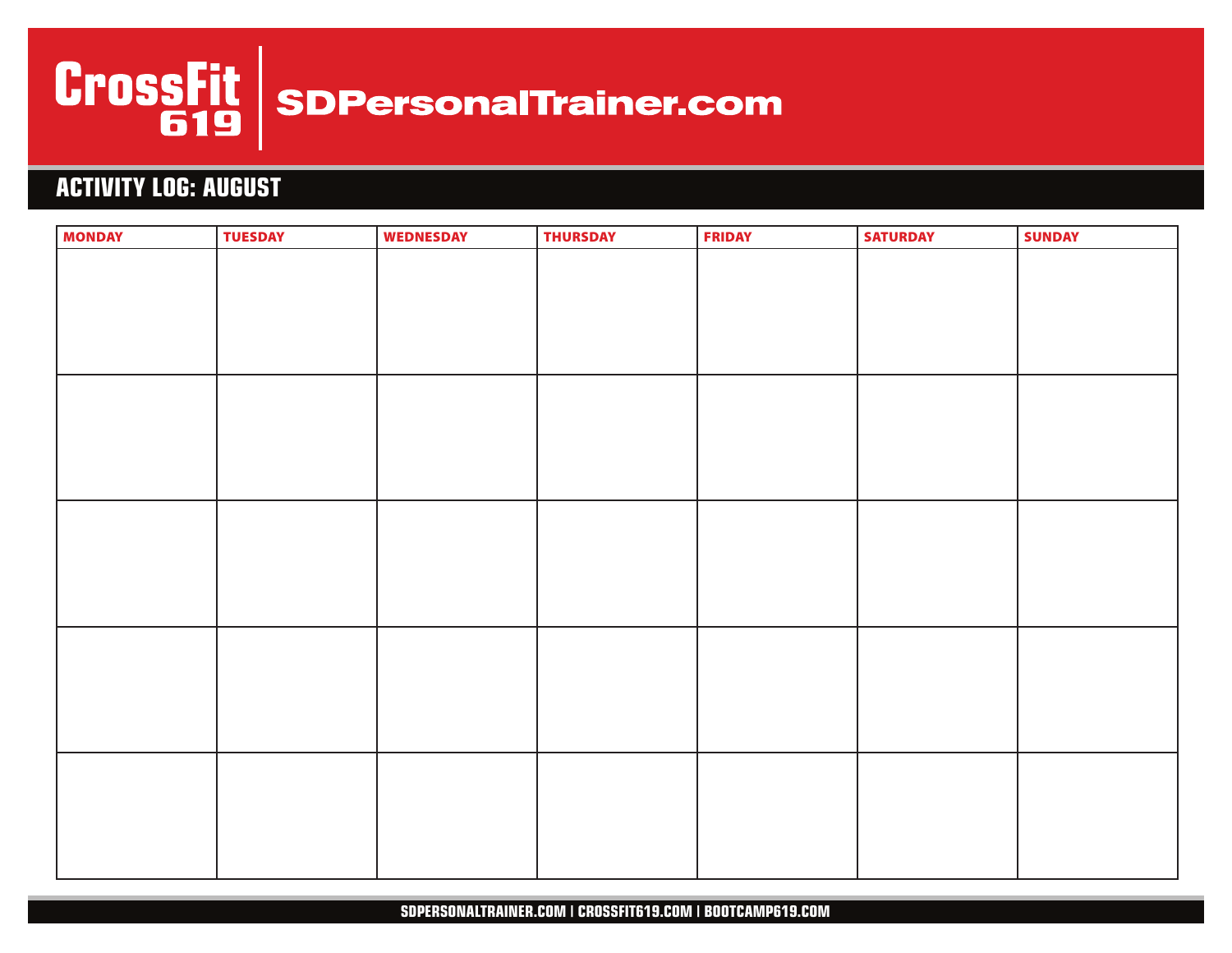

# **ACTIVITY LOG: SEPTEMBER**

| <b>MONDAY</b> | <b>TUESDAY</b> | <b>WEDNESDAY</b> | <b>THURSDAY</b> | <b>FRIDAY</b> | <b>SATURDAY</b> | <b>SUNDAY</b> |
|---------------|----------------|------------------|-----------------|---------------|-----------------|---------------|
|               |                |                  |                 |               |                 |               |
|               |                |                  |                 |               |                 |               |
|               |                |                  |                 |               |                 |               |
|               |                |                  |                 |               |                 |               |
|               |                |                  |                 |               |                 |               |
|               |                |                  |                 |               |                 |               |
|               |                |                  |                 |               |                 |               |
|               |                |                  |                 |               |                 |               |
|               |                |                  |                 |               |                 |               |
|               |                |                  |                 |               |                 |               |
|               |                |                  |                 |               |                 |               |
|               |                |                  |                 |               |                 |               |
|               |                |                  |                 |               |                 |               |
|               |                |                  |                 |               |                 |               |
|               |                |                  |                 |               |                 |               |
|               |                |                  |                 |               |                 |               |
|               |                |                  |                 |               |                 |               |
|               |                |                  |                 |               |                 |               |
|               |                |                  |                 |               |                 |               |
|               |                |                  |                 |               |                 |               |
|               |                |                  |                 |               |                 |               |
|               |                |                  |                 |               |                 |               |
|               |                |                  |                 |               |                 |               |
|               |                |                  |                 |               |                 |               |
|               |                |                  |                 |               |                 |               |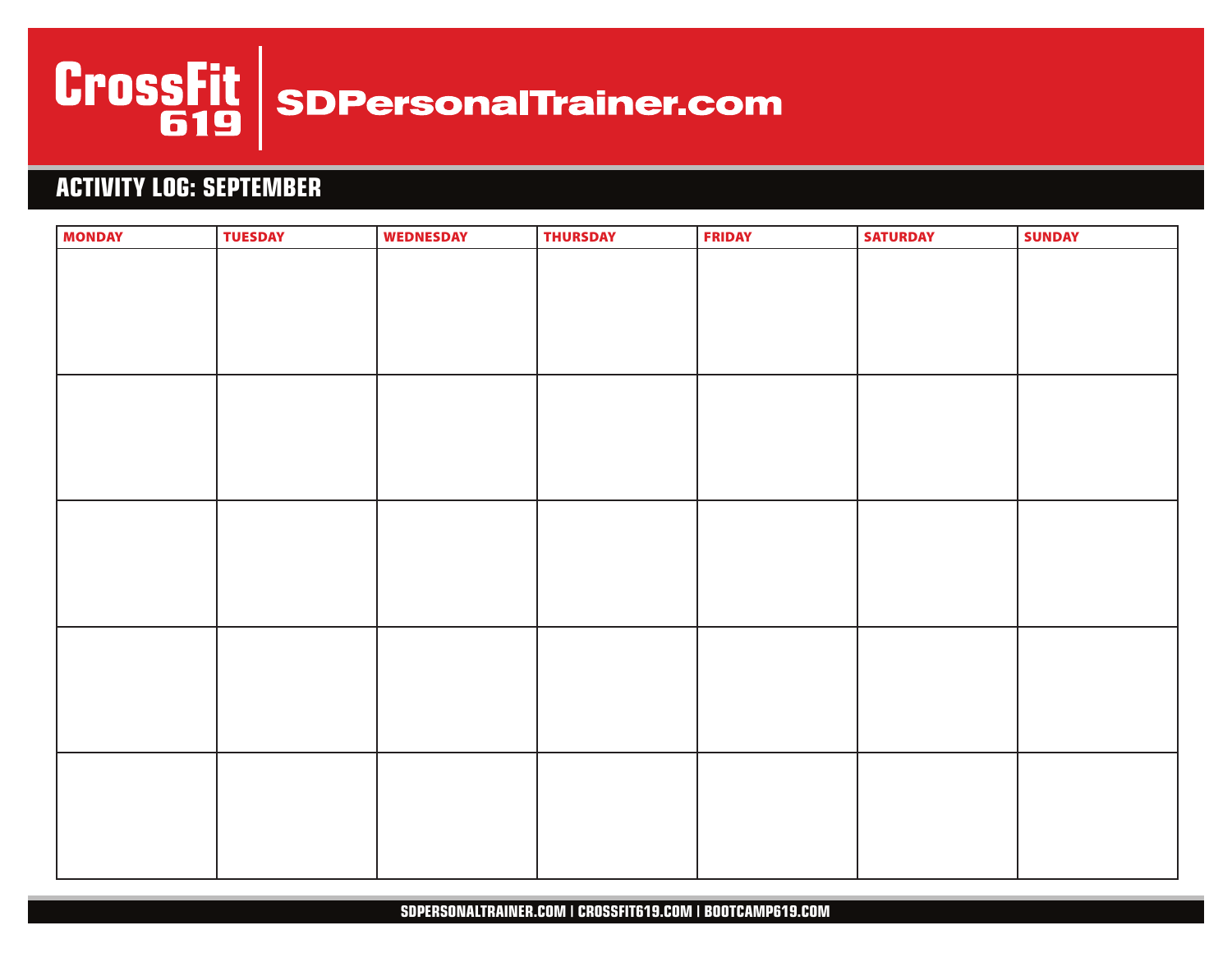

# **ACTIVITY LOG: OCTOBER**

| <b>MONDAY</b> | <b>TUESDAY</b> | <b>WEDNESDAY</b> | <b>THURSDAY</b> | <b>FRIDAY</b> | <b>SATURDAY</b> | <b>SUNDAY</b> |
|---------------|----------------|------------------|-----------------|---------------|-----------------|---------------|
|               |                |                  |                 |               |                 |               |
|               |                |                  |                 |               |                 |               |
|               |                |                  |                 |               |                 |               |
|               |                |                  |                 |               |                 |               |
|               |                |                  |                 |               |                 |               |
|               |                |                  |                 |               |                 |               |
|               |                |                  |                 |               |                 |               |
|               |                |                  |                 |               |                 |               |
|               |                |                  |                 |               |                 |               |
|               |                |                  |                 |               |                 |               |
|               |                |                  |                 |               |                 |               |
|               |                |                  |                 |               |                 |               |
|               |                |                  |                 |               |                 |               |
|               |                |                  |                 |               |                 |               |
|               |                |                  |                 |               |                 |               |
|               |                |                  |                 |               |                 |               |
|               |                |                  |                 |               |                 |               |
|               |                |                  |                 |               |                 |               |
|               |                |                  |                 |               |                 |               |
|               |                |                  |                 |               |                 |               |
|               |                |                  |                 |               |                 |               |
|               |                |                  |                 |               |                 |               |
|               |                |                  |                 |               |                 |               |
|               |                |                  |                 |               |                 |               |
|               |                |                  |                 |               |                 |               |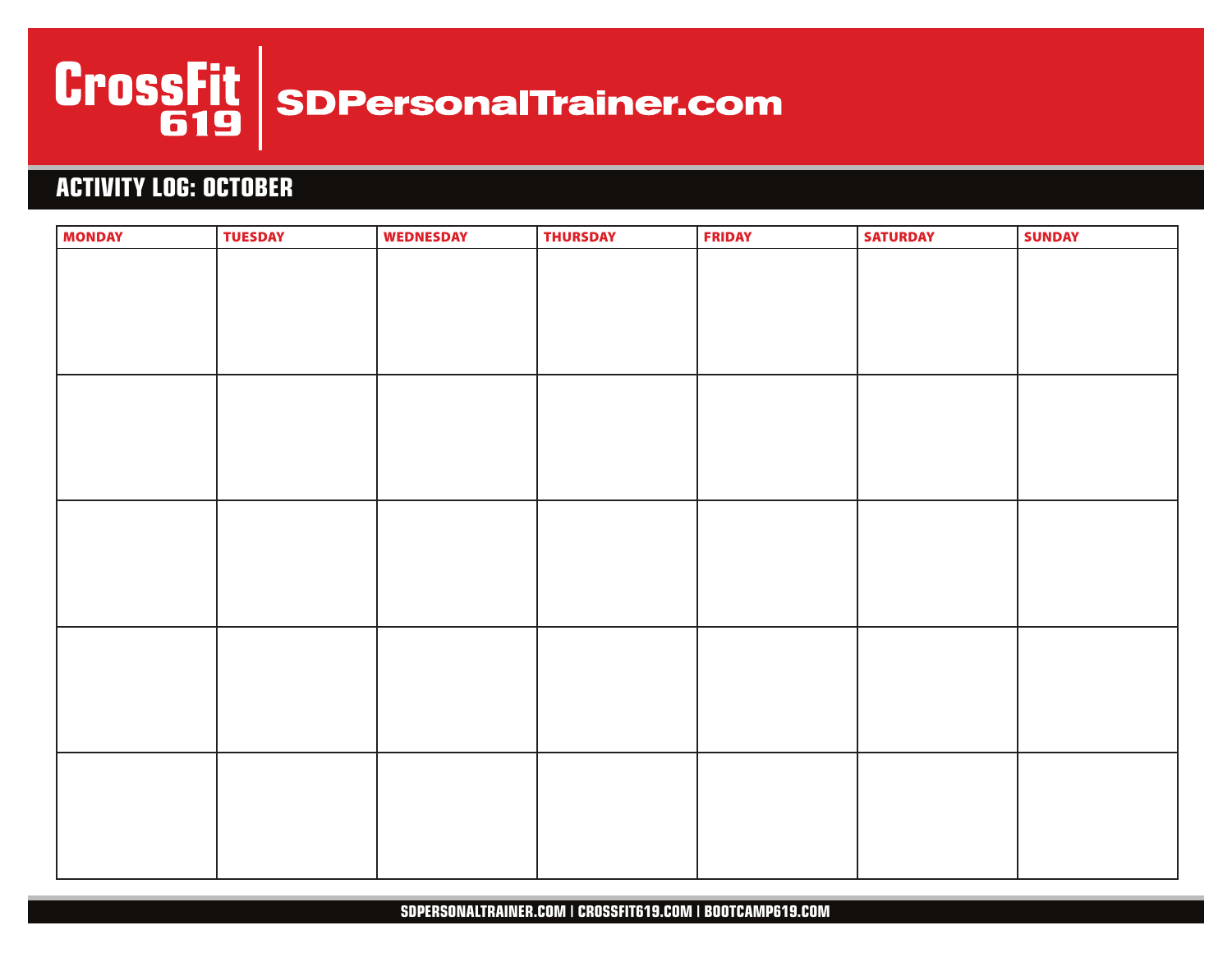

# **ACTIVITY LOG: NOVEMBER**

| <b>MONDAY</b> | <b>TUESDAY</b> | <b>WEDNESDAY</b> | <b>THURSDAY</b> | <b>FRIDAY</b> | <b>SATURDAY</b> | <b>SUNDAY</b> |
|---------------|----------------|------------------|-----------------|---------------|-----------------|---------------|
|               |                |                  |                 |               |                 |               |
|               |                |                  |                 |               |                 |               |
|               |                |                  |                 |               |                 |               |
|               |                |                  |                 |               |                 |               |
|               |                |                  |                 |               |                 |               |
|               |                |                  |                 |               |                 |               |
|               |                |                  |                 |               |                 |               |
|               |                |                  |                 |               |                 |               |
|               |                |                  |                 |               |                 |               |
|               |                |                  |                 |               |                 |               |
|               |                |                  |                 |               |                 |               |
|               |                |                  |                 |               |                 |               |
|               |                |                  |                 |               |                 |               |
|               |                |                  |                 |               |                 |               |
|               |                |                  |                 |               |                 |               |
|               |                |                  |                 |               |                 |               |
|               |                |                  |                 |               |                 |               |
|               |                |                  |                 |               |                 |               |
|               |                |                  |                 |               |                 |               |
|               |                |                  |                 |               |                 |               |
|               |                |                  |                 |               |                 |               |
|               |                |                  |                 |               |                 |               |
|               |                |                  |                 |               |                 |               |
|               |                |                  |                 |               |                 |               |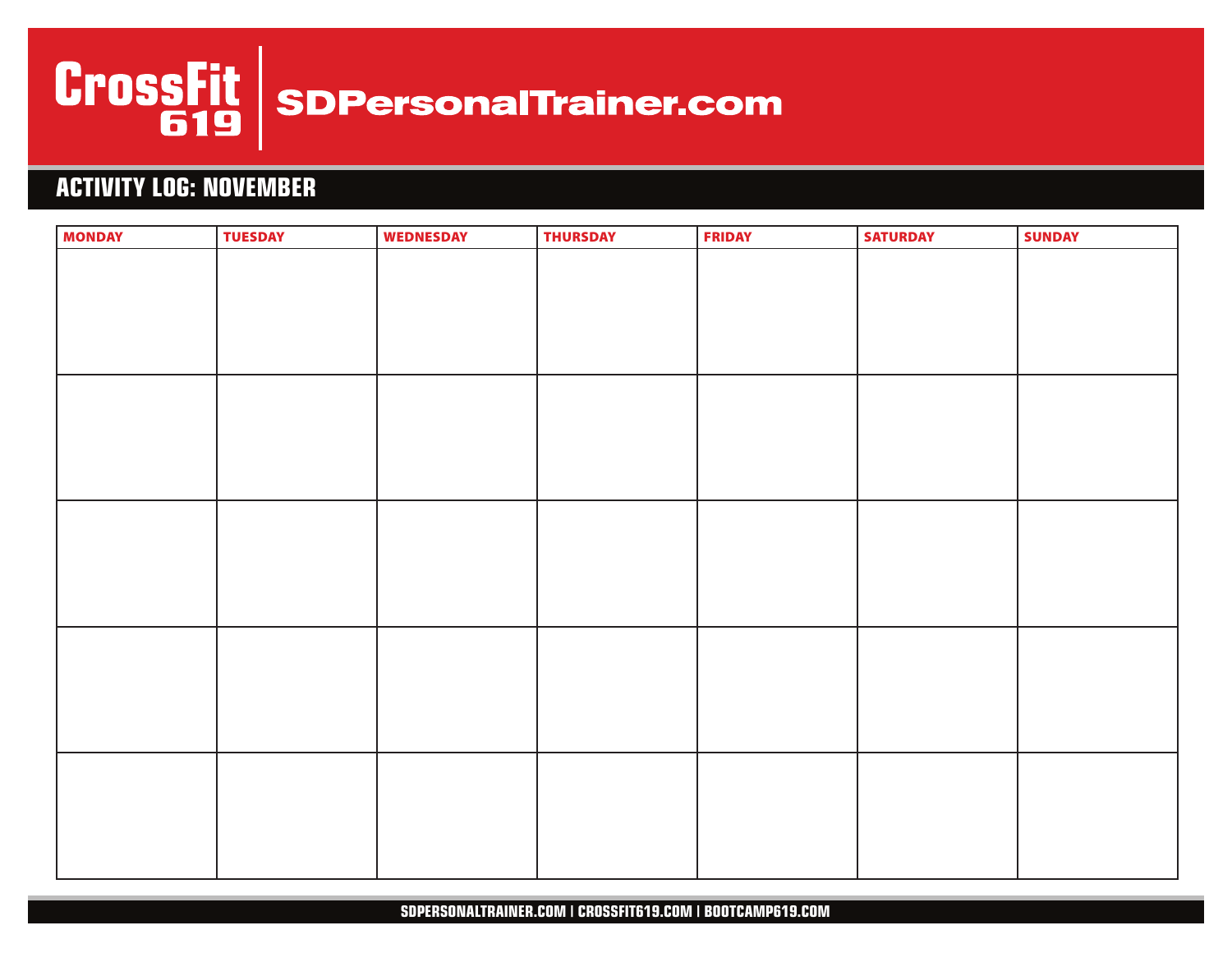

# **ACTIVITY LOG: DECEMBER**

| <b>MONDAY</b> | <b>TUESDAY</b> | <b>WEDNESDAY</b> | <b>THURSDAY</b> | <b>FRIDAY</b> | <b>SATURDAY</b> | <b>SUNDAY</b> |
|---------------|----------------|------------------|-----------------|---------------|-----------------|---------------|
|               |                |                  |                 |               |                 |               |
|               |                |                  |                 |               |                 |               |
|               |                |                  |                 |               |                 |               |
|               |                |                  |                 |               |                 |               |
|               |                |                  |                 |               |                 |               |
|               |                |                  |                 |               |                 |               |
|               |                |                  |                 |               |                 |               |
|               |                |                  |                 |               |                 |               |
|               |                |                  |                 |               |                 |               |
|               |                |                  |                 |               |                 |               |
|               |                |                  |                 |               |                 |               |
|               |                |                  |                 |               |                 |               |
|               |                |                  |                 |               |                 |               |
|               |                |                  |                 |               |                 |               |
|               |                |                  |                 |               |                 |               |
|               |                |                  |                 |               |                 |               |
|               |                |                  |                 |               |                 |               |
|               |                |                  |                 |               |                 |               |
|               |                |                  |                 |               |                 |               |
|               |                |                  |                 |               |                 |               |
|               |                |                  |                 |               |                 |               |
|               |                |                  |                 |               |                 |               |
|               |                |                  |                 |               |                 |               |
|               |                |                  |                 |               |                 |               |
|               |                |                  |                 |               |                 |               |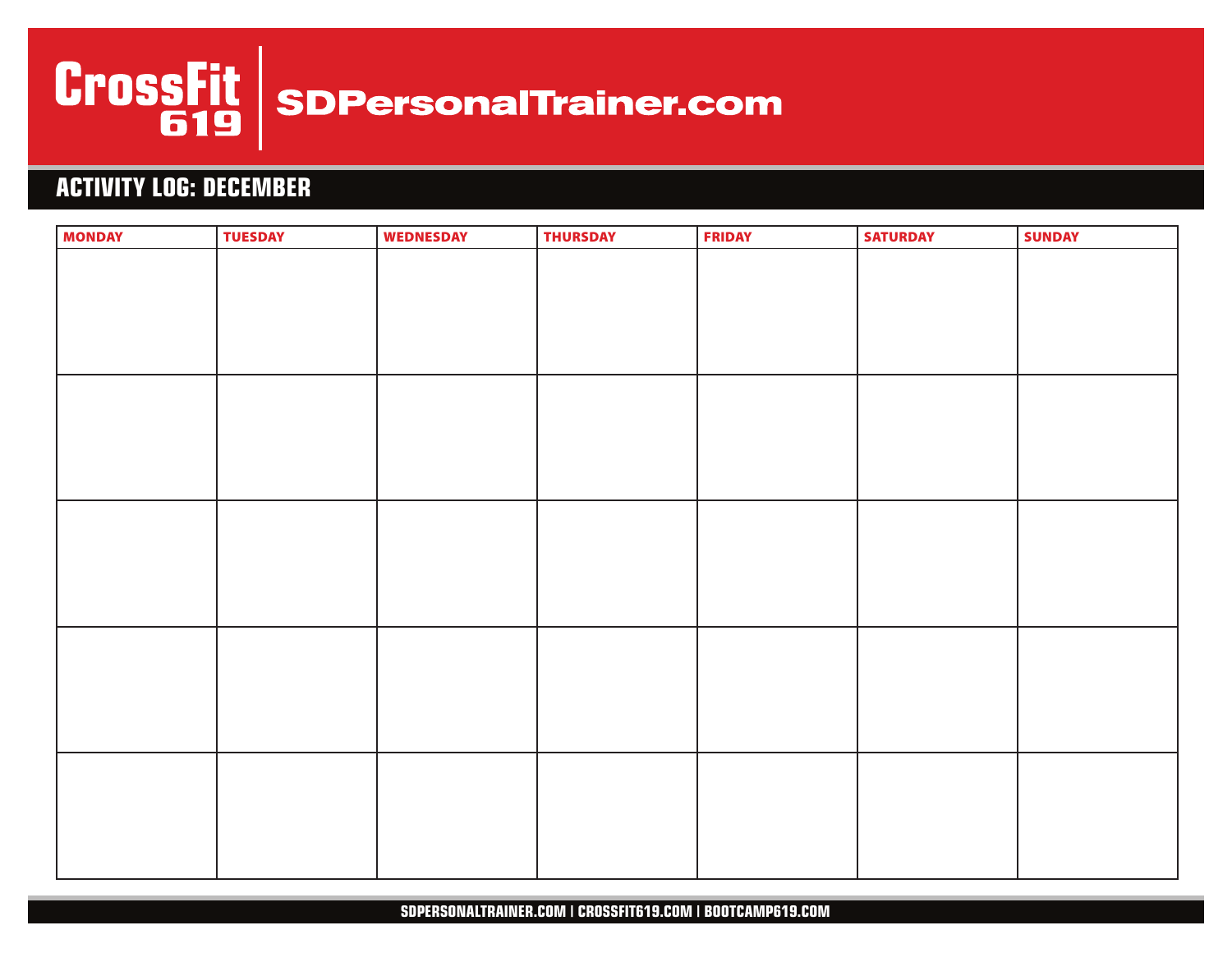

# **VITAL STATISTICS LOG**

| <b>DATE</b> | <b>WEIGHT</b> | <b>SKINFOLD#</b> | <b>BICEP</b>    | <b>TRICEP</b> | <b>SUB-SCAP</b> | <b>ILIAC CREST</b>                               | <b>BODY FAT %</b> | <b>FAT MASS</b> | $\mathsf{L}.\mathsf{B}.\mathsf{M}$ | FAT MASS $+/-$ | $L.B.M. +/-$ | <b>BLOOD PRESS RESTING HR</b> |         |
|-------------|---------------|------------------|-----------------|---------------|-----------------|--------------------------------------------------|-------------------|-----------------|------------------------------------|----------------|--------------|-------------------------------|---------|
|             |               |                  |                 |               |                 |                                                  |                   |                 |                                    |                |              |                               |         |
|             |               |                  |                 |               |                 |                                                  |                   |                 |                                    |                |              |                               |         |
|             |               |                  |                 |               |                 |                                                  |                   |                 |                                    |                |              |                               |         |
|             |               |                  |                 |               |                 |                                                  |                   |                 |                                    |                |              |                               |         |
|             |               |                  |                 |               |                 |                                                  |                   |                 |                                    |                |              |                               |         |
|             |               |                  |                 |               |                 |                                                  |                   |                 |                                    |                |              |                               |         |
|             |               |                  |                 |               |                 |                                                  |                   |                 |                                    |                |              |                               |         |
|             |               |                  |                 |               |                 |                                                  |                   |                 |                                    |                |              |                               |         |
|             |               |                  |                 |               |                 |                                                  |                   |                 |                                    |                |              |                               |         |
|             |               |                  |                 |               |                 |                                                  |                   |                 |                                    |                |              |                               |         |
|             |               |                  |                 |               |                 |                                                  |                   |                 |                                    |                |              |                               |         |
|             |               |                  |                 |               |                 |                                                  |                   |                 |                                    |                |              |                               |         |
| <b>DATE</b> | NECK          | <b>CHEST</b>     | <b>SHOULDER</b> |               |                 | R. UPPER ARM L. UPPER ARM R. FOREAREM L. FOREARM |                   | <b>WAIST</b>    | <b>HIP</b>                         | R. THIGH       | L. THIGH     | <b>R. CALF</b>                | L. CALF |
|             |               |                  |                 |               |                 |                                                  |                   |                 |                                    |                |              |                               |         |
|             |               |                  |                 |               |                 |                                                  |                   |                 |                                    |                |              |                               |         |
|             |               |                  |                 |               |                 |                                                  |                   |                 |                                    |                |              |                               |         |
|             |               |                  |                 |               |                 |                                                  |                   |                 |                                    |                |              |                               |         |
|             |               |                  |                 |               |                 |                                                  |                   |                 |                                    |                |              |                               |         |
|             |               |                  |                 |               |                 |                                                  |                   |                 |                                    |                |              |                               |         |
|             |               |                  |                 |               |                 |                                                  |                   |                 |                                    |                |              |                               |         |
|             |               |                  |                 |               |                 |                                                  |                   |                 |                                    |                |              |                               |         |
|             |               |                  |                 |               |                 |                                                  |                   |                 |                                    |                |              |                               |         |

SDPERSONALTRAINER.COM | CROSSFIT619.COM | BOOTCAMP619.COM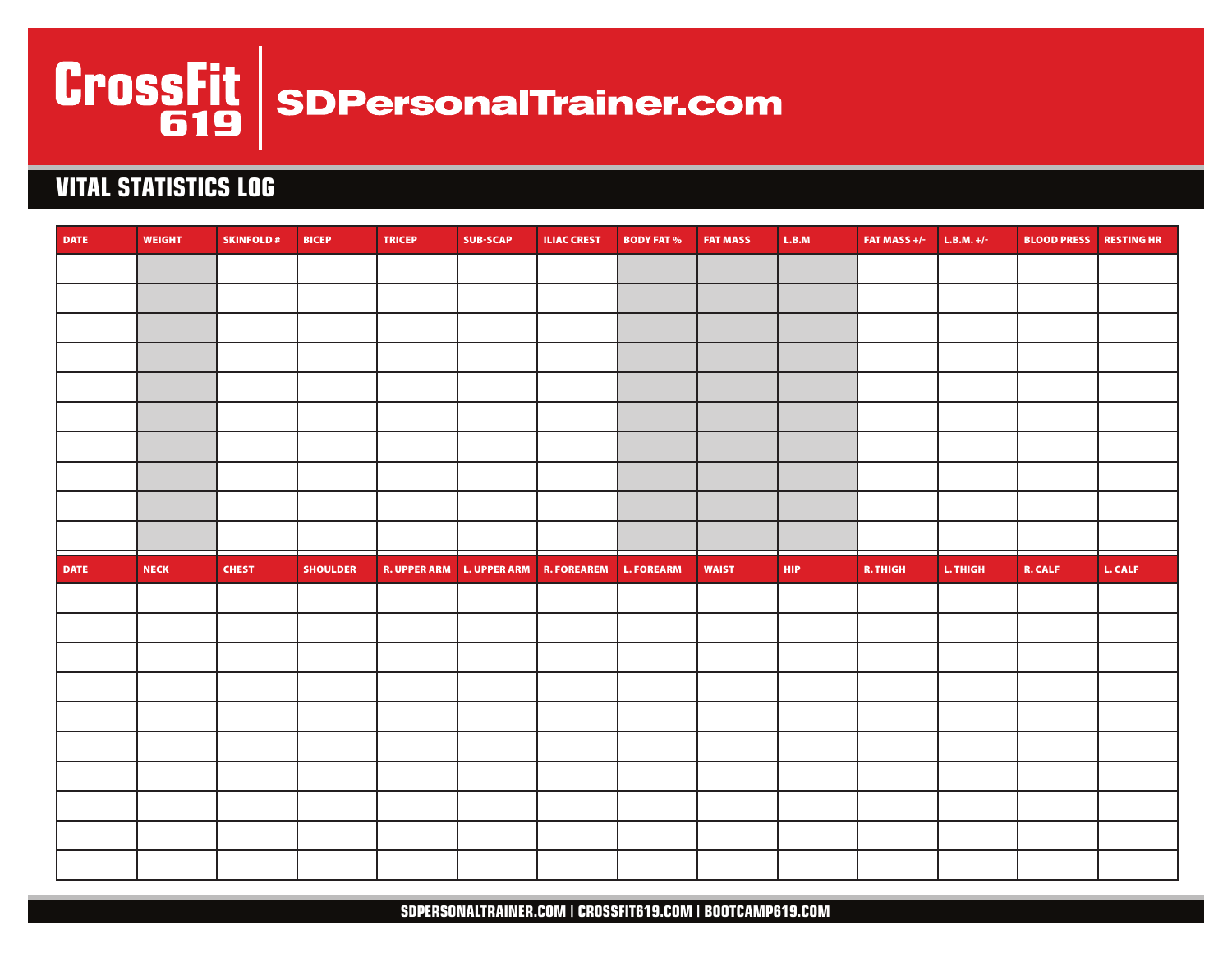

# **FOOD JOURNAL**

| <b>MONDAY</b> |     |       | <b>TUESDAY</b> |     |      | <b>WEDNESDAY</b> |                                    |              | <b>THURSDAY</b> |     |       | <b>FRIDAY</b> |     |               | <b>SATURDAY</b> | <b>SUNDAY</b> |              |  |                                    |              |  |
|---------------|-----|-------|----------------|-----|------|------------------|------------------------------------|--------------|-----------------|-----|-------|---------------|-----|---------------|-----------------|---------------|--------------|--|------------------------------------|--------------|--|
|               | CAL | CARBS |                | CAL | CARS |                  | $\ensuremath{\mathsf{CAL}}\xspace$ | <b>CARBS</b> |                 | CAL | CARBS |               | CAL | ${\sf CARBS}$ |                 | CAL           | <b>CARBS</b> |  | $\ensuremath{\mathsf{CAL}}\xspace$ | <b>CARBS</b> |  |
|               |     |       |                |     |      |                  |                                    |              |                 |     |       |               |     |               |                 |               |              |  |                                    |              |  |
|               |     |       |                |     |      |                  |                                    |              |                 |     |       |               |     |               |                 |               |              |  |                                    |              |  |
|               |     |       |                |     |      |                  |                                    |              |                 |     |       |               |     |               |                 |               |              |  |                                    |              |  |
|               |     |       |                |     |      |                  |                                    |              |                 |     |       |               |     |               |                 |               |              |  |                                    |              |  |
|               |     |       |                |     |      |                  |                                    |              |                 |     |       |               |     |               |                 |               |              |  |                                    |              |  |
|               |     |       |                |     |      |                  |                                    |              |                 |     |       |               |     |               |                 |               |              |  |                                    |              |  |
|               |     |       |                |     |      |                  |                                    |              |                 |     |       |               |     |               |                 |               |              |  |                                    |              |  |
|               |     |       |                |     |      |                  |                                    |              |                 |     |       |               |     |               |                 |               |              |  |                                    |              |  |
|               |     |       |                |     |      |                  |                                    |              |                 |     |       |               |     |               |                 |               |              |  |                                    |              |  |
|               |     |       |                |     |      |                  |                                    |              |                 |     |       |               |     |               |                 |               |              |  |                                    |              |  |
|               |     |       |                |     |      |                  |                                    |              |                 |     |       |               |     |               |                 |               |              |  |                                    |              |  |
|               |     |       |                |     |      |                  |                                    |              |                 |     |       |               |     |               |                 |               |              |  |                                    |              |  |
|               |     |       |                |     |      |                  |                                    |              |                 |     |       |               |     |               |                 |               |              |  |                                    |              |  |
|               |     |       |                |     |      |                  |                                    |              |                 |     |       |               |     |               |                 |               |              |  |                                    |              |  |
|               |     |       |                |     |      |                  |                                    |              |                 |     |       |               |     |               |                 |               |              |  |                                    |              |  |
|               |     |       |                |     |      |                  |                                    |              |                 |     |       |               |     |               |                 |               |              |  |                                    |              |  |
|               |     |       |                |     |      |                  |                                    |              |                 |     |       |               |     |               |                 |               |              |  |                                    |              |  |
|               |     |       |                |     |      |                  |                                    |              |                 |     |       |               |     |               |                 |               |              |  |                                    |              |  |
|               |     |       |                |     |      |                  |                                    |              |                 |     |       |               |     |               |                 |               |              |  |                                    |              |  |
|               |     |       |                |     |      |                  |                                    |              |                 |     |       |               |     |               |                 |               |              |  |                                    |              |  |
|               |     |       |                |     |      |                  |                                    |              |                 |     |       |               |     |               |                 |               |              |  |                                    |              |  |
|               |     |       |                |     |      |                  |                                    |              |                 |     |       |               |     |               |                 |               |              |  |                                    |              |  |
|               |     |       |                |     |      |                  |                                    |              |                 |     |       |               |     |               |                 |               |              |  |                                    |              |  |
|               |     |       |                |     |      |                  |                                    |              |                 |     |       |               |     |               |                 |               |              |  |                                    |              |  |
|               |     |       |                |     |      |                  |                                    |              |                 |     |       |               |     |               |                 |               |              |  |                                    |              |  |
|               |     |       |                |     |      |                  |                                    |              |                 |     |       |               |     |               |                 |               |              |  |                                    |              |  |
|               |     |       |                |     |      |                  |                                    |              |                 |     |       |               |     |               |                 |               |              |  |                                    |              |  |
|               |     |       |                |     |      |                  |                                    |              |                 |     |       |               |     |               |                 |               |              |  |                                    |              |  |
|               |     |       |                |     |      |                  |                                    |              |                 |     |       |               |     |               |                 |               |              |  |                                    |              |  |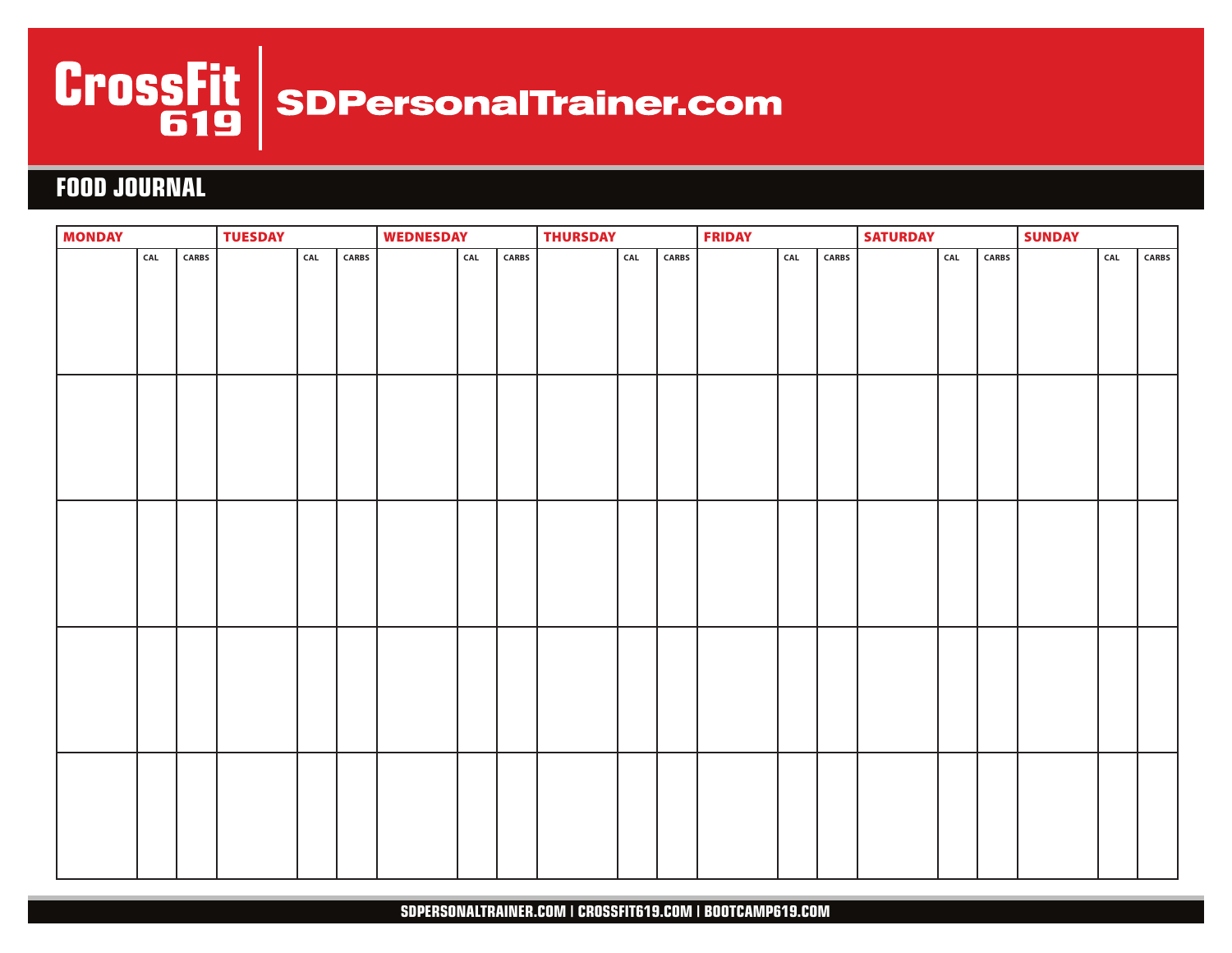# CrossFit | spPersonalTrainer.com

| <b>RESISTANCE TRAINING GUIDE</b> |                     | <b>NAME:</b>                            |               |             |           |             |           | <b>MUSCLES TRAINED:</b> |           |                    |    |             |           |             |
|----------------------------------|---------------------|-----------------------------------------|---------------|-------------|-----------|-------------|-----------|-------------------------|-----------|--------------------|----|-------------|-----------|-------------|
| <b>WARM UP SETS</b>              |                     |                                         |               |             |           |             |           |                         |           | <b>REST PERIOD</b> |    |             |           |             |
| <b>EXERCISE</b>                  | <b>USEFUL STUFF</b> | <b>SET</b>                              | <b>WEIGHT</b> | <b>REPS</b> | <b>WT</b> | <b>REPS</b> | <b>WT</b> | <b>REPS</b>             | <b>WT</b> | <b>REPS</b>        | WT | <b>REPS</b> | <b>WT</b> | <b>REPS</b> |
|                                  |                     | $\overline{1}$                          |               |             |           |             |           |                         |           |                    |    |             |           |             |
|                                  |                     | $\mathbf{2}$<br>$\overline{\mathbf{3}}$ |               |             |           |             |           |                         |           |                    |    |             |           |             |
|                                  |                     | $\boldsymbol{4}$                        |               |             |           |             |           |                         |           |                    |    |             |           |             |
|                                  |                     | $\overline{5}$                          |               |             |           |             |           |                         |           |                    |    |             |           |             |
|                                  |                     | $\mathbf{1}$                            |               |             |           |             |           |                         |           |                    |    |             |           |             |
|                                  |                     | $\mathbf{2}$                            |               |             |           |             |           |                         |           |                    |    |             |           |             |
|                                  |                     | $\overline{\mathbf{3}}$                 |               |             |           |             |           |                         |           |                    |    |             |           |             |
|                                  |                     | $\pmb{4}$                               |               |             |           |             |           |                         |           |                    |    |             |           |             |
|                                  |                     | $5\overline{5}$                         |               |             |           |             |           |                         |           |                    |    |             |           |             |
|                                  |                     | $\mathbf{1}$<br>$\overline{2}$          |               |             |           |             |           |                         |           |                    |    |             |           |             |
|                                  |                     | $\overline{\mathbf{3}}$                 |               |             |           |             |           |                         |           |                    |    |             |           |             |
|                                  |                     | $\overline{4}$                          |               |             |           |             |           |                         |           |                    |    |             |           |             |
|                                  |                     | $5\overline{5}$                         |               |             |           |             |           |                         |           |                    |    |             |           |             |
|                                  |                     | $\mathbf{1}$                            |               |             |           |             |           |                         |           |                    |    |             |           |             |
|                                  |                     | $\overline{2}$                          |               |             |           |             |           |                         |           |                    |    |             |           |             |
|                                  |                     | $\mathsf 3$                             |               |             |           |             |           |                         |           |                    |    |             |           |             |
|                                  |                     | $\overline{\mathbf{4}}$                 |               |             |           |             |           |                         |           |                    |    |             |           |             |
|                                  |                     | $5\phantom{.0}$                         |               |             |           |             |           |                         |           |                    |    |             |           |             |
|                                  |                     | $\mathbf{1}$<br>$\overline{2}$          |               |             |           |             |           |                         |           |                    |    |             |           |             |
|                                  |                     | $\overline{\mathbf{3}}$                 |               |             |           |             |           |                         |           |                    |    |             |           |             |
|                                  |                     | $\pmb{4}$                               |               |             |           |             |           |                         |           |                    |    |             |           |             |
|                                  |                     | $5\phantom{.0}$                         |               |             |           |             |           |                         |           |                    |    |             |           |             |
|                                  |                     | $\mathbf{1}$                            |               |             |           |             |           |                         |           |                    |    |             |           |             |
|                                  |                     | $\overline{2}$                          |               |             |           |             |           |                         |           |                    |    |             |           |             |
|                                  |                     | $\overline{\mathbf{3}}$                 |               |             |           |             |           |                         |           |                    |    |             |           |             |
|                                  |                     | $\overline{\mathbf{4}}$                 |               |             |           |             |           |                         |           |                    |    |             |           |             |
|                                  |                     | $\overline{5}$<br>$\mathbf{1}$          |               |             |           |             |           |                         |           |                    |    |             |           |             |
|                                  |                     | $\overline{2}$                          |               |             |           |             |           |                         |           |                    |    |             |           |             |
|                                  |                     | $\overline{\mathbf{3}}$                 |               |             |           |             |           |                         |           |                    |    |             |           |             |
|                                  |                     | $\overline{4}$                          |               |             |           |             |           |                         |           |                    |    |             |           |             |
|                                  |                     | $5\overline{5}$                         |               |             |           |             |           |                         |           |                    |    |             |           |             |
|                                  |                     | $\overline{1}$                          |               |             |           |             |           |                         |           |                    |    |             |           |             |
|                                  |                     | $\mathbf{2}$                            |               |             |           |             |           |                         |           |                    |    |             |           |             |
|                                  |                     | $\overline{\mathbf{3}}$                 |               |             |           |             |           |                         |           |                    |    |             |           |             |
|                                  |                     | $\overline{\mathbf{4}}$                 |               |             |           |             |           |                         |           |                    |    |             |           |             |
|                                  |                     | ${\bf 5}$                               |               |             |           |             |           |                         |           |                    |    |             |           |             |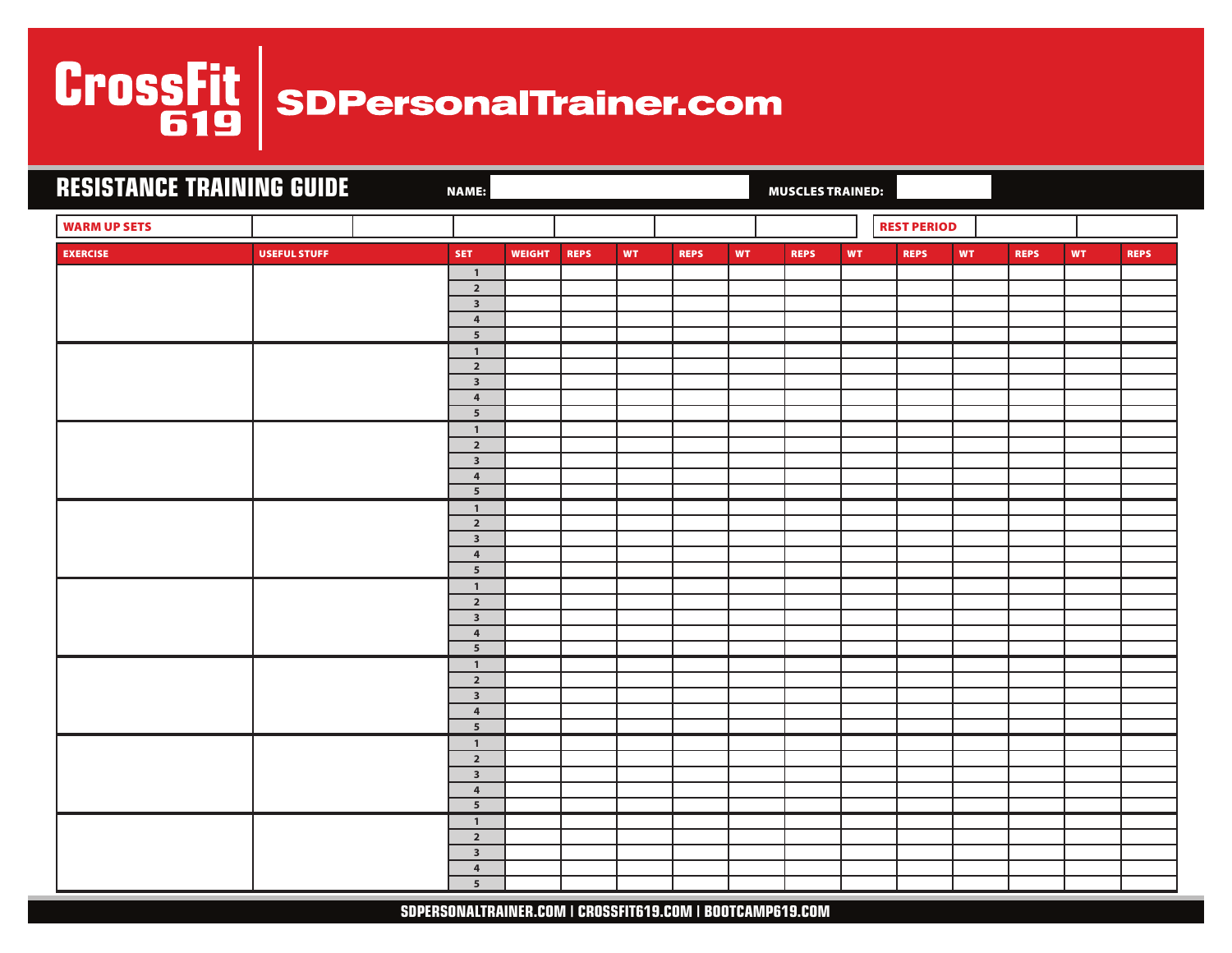# **CrossFit SDPersonalTrainer.com**

### **CHECKLIST**

#### BRING THESE ITEMS DAILY

- Exercise Journal (Mandatory)
- Workout mat
- Food Journal
- **Water**
- Workout towel
- **Activity log**
- Stopwatch (optional but highly recommended)

#### ASSIGNMENTS

- 10 Focal Points of Nutrition
- 200 word essay on each:
	- **Water**
	- **Vitamins**
	- **Minerals**
	- **Antioxidants**
	- **Essential Fatty Acids**
	- **Fiber**
	- Probiotics
	- Phytochemicals
	- Lean sources of protein
	- Low Glycemic Carbohydrates
- 3 Main Postural Deviations
	- Forward Head
	- Protracted Shoulder Girdle
	- Anterior Pelvic Tilt
- 800 word essay on core values
- 200 word essay on Teamwork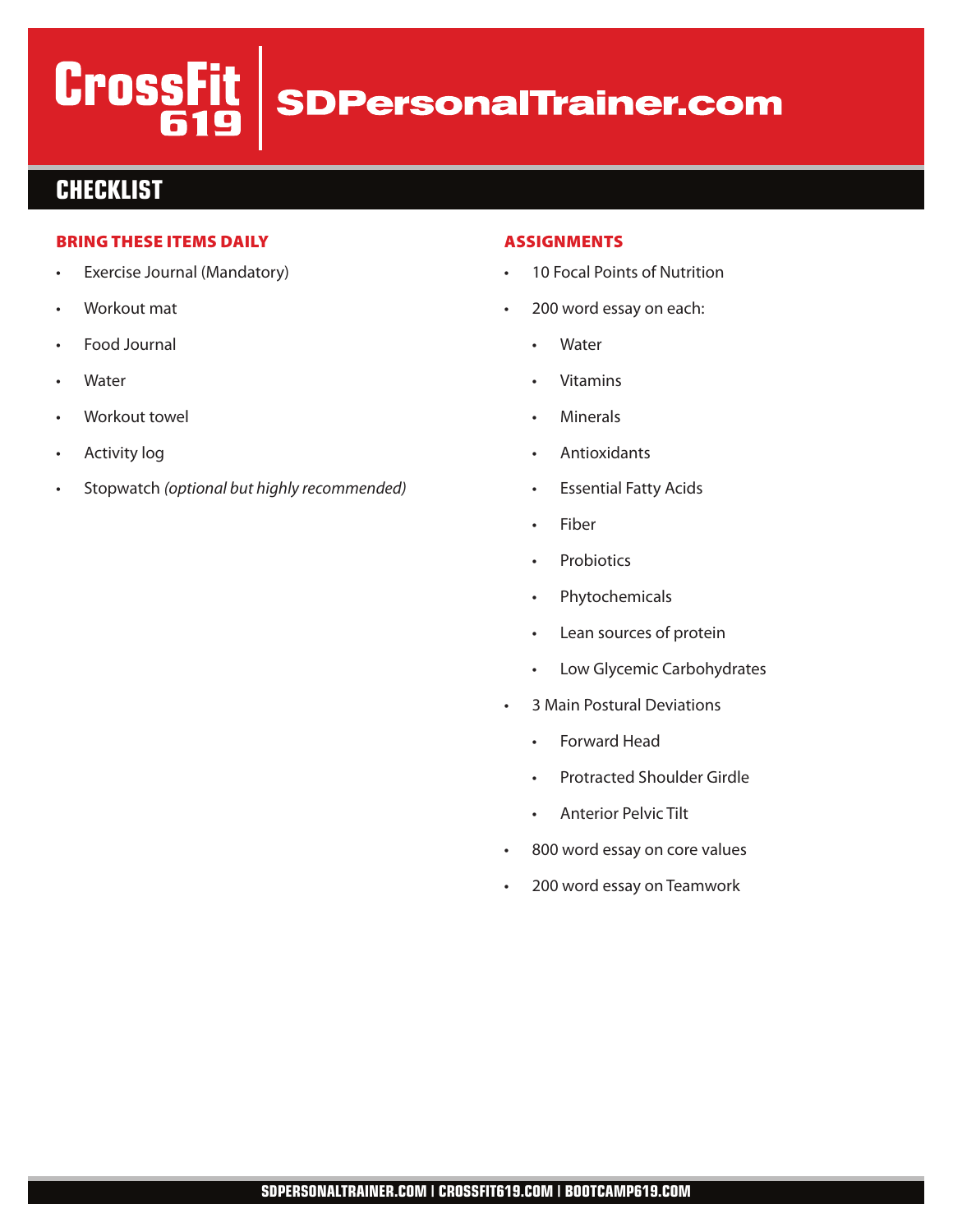# **CrossFi SDPersonalTrainer.com**

# **NUTRITION: PHASE I: FIRST 30 DAYS**

## PROTEIN

Free Range Eggs- 1 yolk to every 3-4 egg whites Wild Salmon Tuna Organic Hormone/Antibiotic Free Turkey Organic Hormone/Antibiotic Free Chicken Any other fish (wild preferably) Hormone/Antibiotic Free Lean Red Meat

## DAIRY

Low-Fat Cottage cheese Low-Fat Greek yogurt Kefir

# VEGETABLES

Kale Spinach Broccoli Brussels sprouts **Tomatoes** Orange sweet potato Carrots Green Beans Cauliflower Bell Peppers

#### FRUITS

**Blueberries Strawberries** Lemon **Grapefruit Orange** Lime

#### **OTHER**

Milled Flax Seed Vinegar Olive Oil Flax Seed Oil Carlson's Fish Oil Walnut Oil Any and all herbs and spices

#### **NOTES**

< 100g of carbohydrates/day

Approximately 2500mg of sodium/day (do not add salt to anything)

 $\frac{1}{2}$  oz. of green tea or water for every pound of body weight

### IMPORTANT NOTES ON WATER + MEAT QUALITY

Water for consumption should always be Chlorine free (filtered) and contain an abundant amount of minerals.

All foods should be organic and free of herbicides, pesticides, hormones, and antibiotics. All Fish and Animals for consumption should be wild or free range at least.